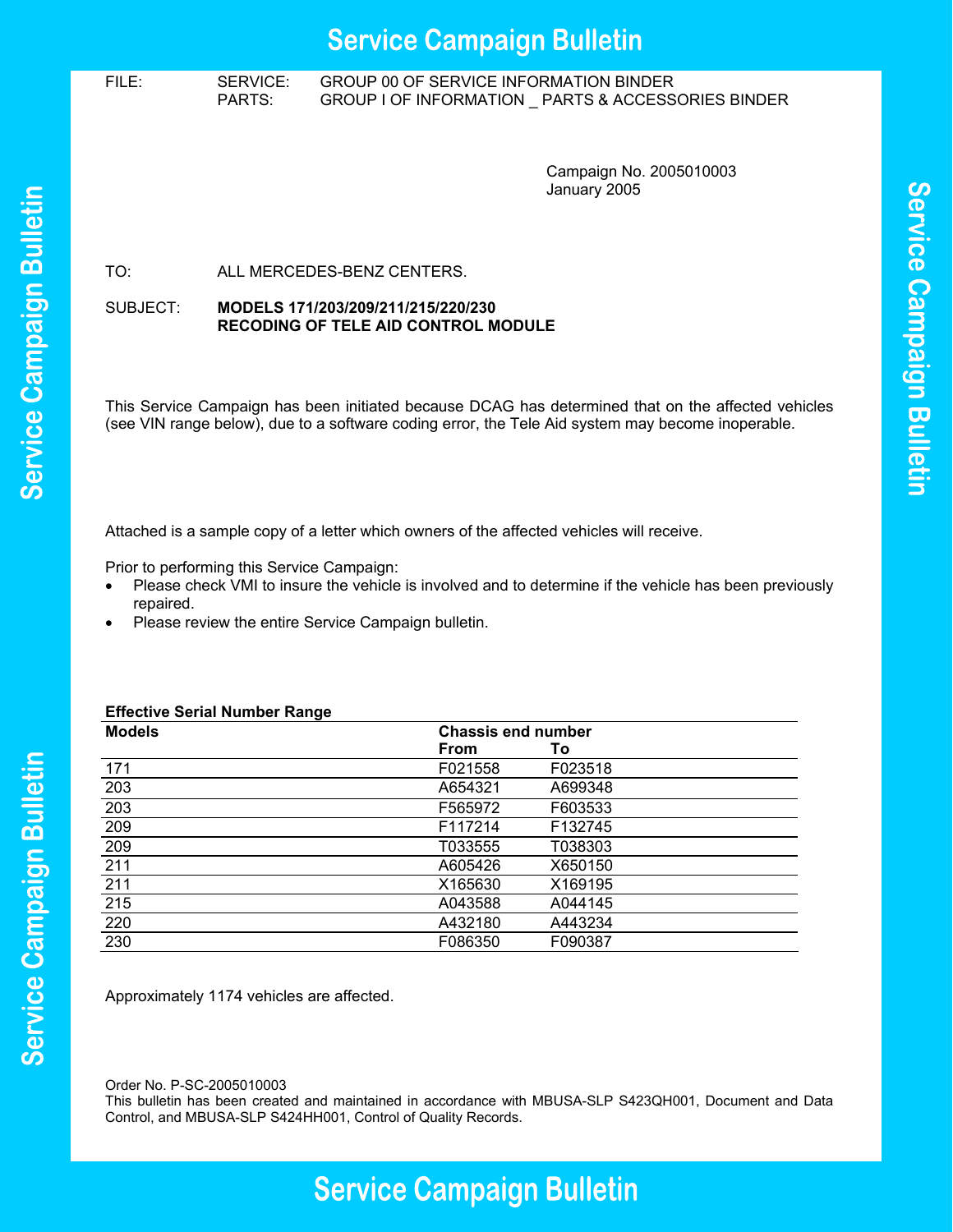### **Procedure**

#### **Note:**

Preflash requirements:

- Battery voltage >12.5 volts,
- Battery charger connected to vehicle's battery.
- Turn off all unnecessary electrical consumers (e.g.: A/C, lights, etc.)
- 1. Connect SDS to vehicle through the 16 pin diagnostic connector (X11/4).
- 2. Navigate through the following screen menus in DAS to recode Tele Aid control module: Control units/Information and communication/Audio, video, navigation and Telematics/TELE AID/ Control unit adaptations.
- 3. Select Telematic services: Phone number.
- 4. Set version coding to USA.
- 5. Select "F5" to save coding.
- 6.. Select "F3 Yes / to transfer coding to control unit.
- 7. Select "F2" to return to "TELE AID" menu.
- 8. Perform SDS Quick test.
- 9. Disconnect SDS.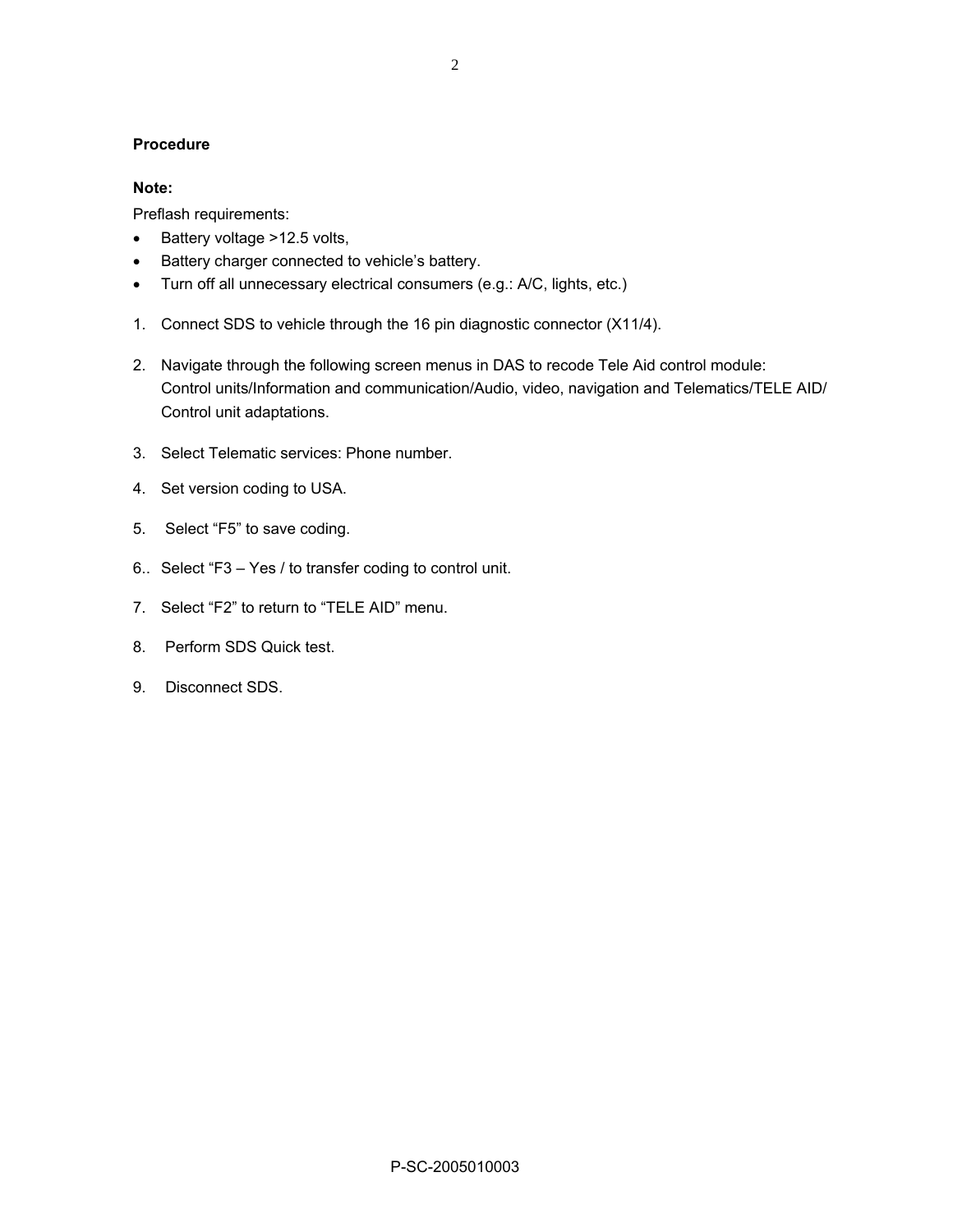## **Note:**

The following allowable labor operation should be used when submitting a warranty claim for this repair:

# **Warranty Information**

**Operation:** Tele Aid, Recode (02-4645)

| Damage Code | <b>Operation Number</b> | Labor Time (hrs.) | Model Indicator(s)                                                                                                                                                                                                                    |
|-------------|-------------------------|-------------------|---------------------------------------------------------------------------------------------------------------------------------------------------------------------------------------------------------------------------------------|
| 82 980 47 8 | 02-4645                 | $0.5$ hrs.        | M1, M2, M6, M7, M8,<br>M9, N1, N4, N5, N6,<br>P <sub>1</sub> , P <sub>2</sub> , P <sub>6</sub> , P <sub>7</sub> , P <sub>9</sub> ,<br>Q1, Q3, Q5, R1, R2,<br>R3, R4, S1, S2, S4,<br>S5, S6, T1, T2, T3, T4,<br>T5, T6, U1, U3, U4, X1 |